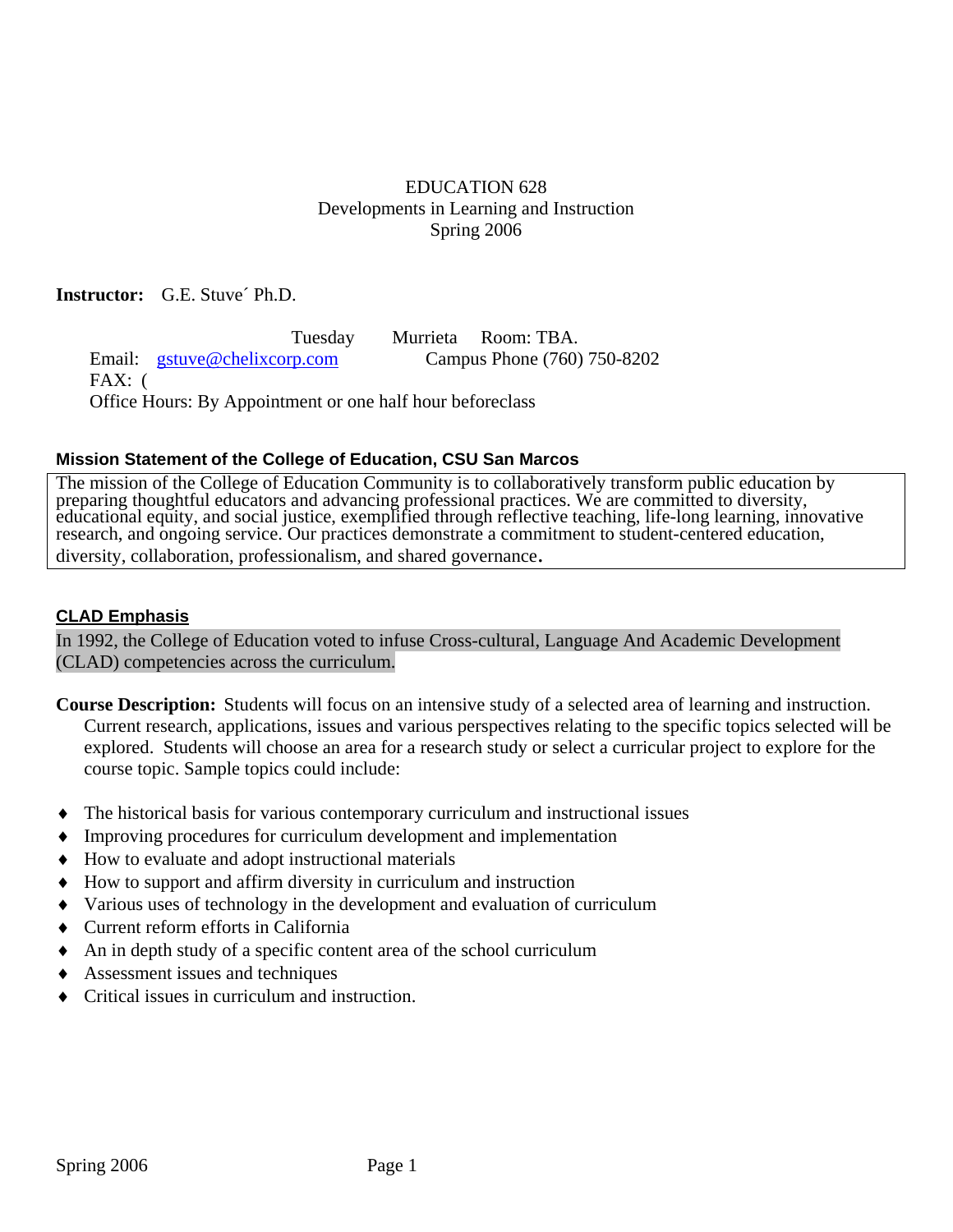#### **Required Texts:**

Hubbard, R.S. & Power, B.M. (1999). Living the questions: A guide for teacher researchers, MN: Stenhouse Publishers.

Wolcott, H (1990). Writing up Qualitative Research. CA: Sage Publications.

#### **Suggested Texts:**

Marzano, Robert J., Debra J. Pickering, & Jane E. Pollock (2001). Classroom Instruction that Works VA. ASCD.

Marion, Robin & Zeichner, Ken. (2001) Practitioner Resource Guide-for Action Research, OH National Staff Development Council.

#### **Course Requirements**

*General Expectations***:** This course is designed for students to take an active part in the learning process. It is therefore essential that students come to class prepared to discuss required readings, submit required assignments, conduct research, lead discussions, and participate in group activities.

Attendance: Each student is expected to attend class and participate in the activities.

*Reading Logs:* In order to stay up to date on the educational issues that impact teaching and learning students are expected to read and keep a log summarizing at least **five** articles selected from reports, magazines, and/or professional journals. When possible, the articles chosen should relate to the topic chosen for the master's study. Entries in the log are to provide the following:

- title, source, and date of the article
- a brief summary of the main points
- personal reflections.

Students will be asked to share these articles with other students. (Some will need to be reproduced for the class or your assigned group) The reading log will be collected and will be reflected in the final grade.

*Oral Presentation***:** Each student will make at least one presentation on a professional article on something related to the content of you research topic.

**Grading Policy**: Grading will be determined from a combination of assignments. The total number of points earned (100 possible points) will calculate the final grade.

- 1. Attendance and Class Participation 10 points
- 2. Reading Logs 15 points
- 3. Oral Presentation(s) 15 points
- 4. First draft (3-10 pages) of Master's Project 20 points
- 5. Second draft (10-20 pages) of Master's Project 30 points
- 6. A Bibliography of ten or more items relating to the topic of the research 10 points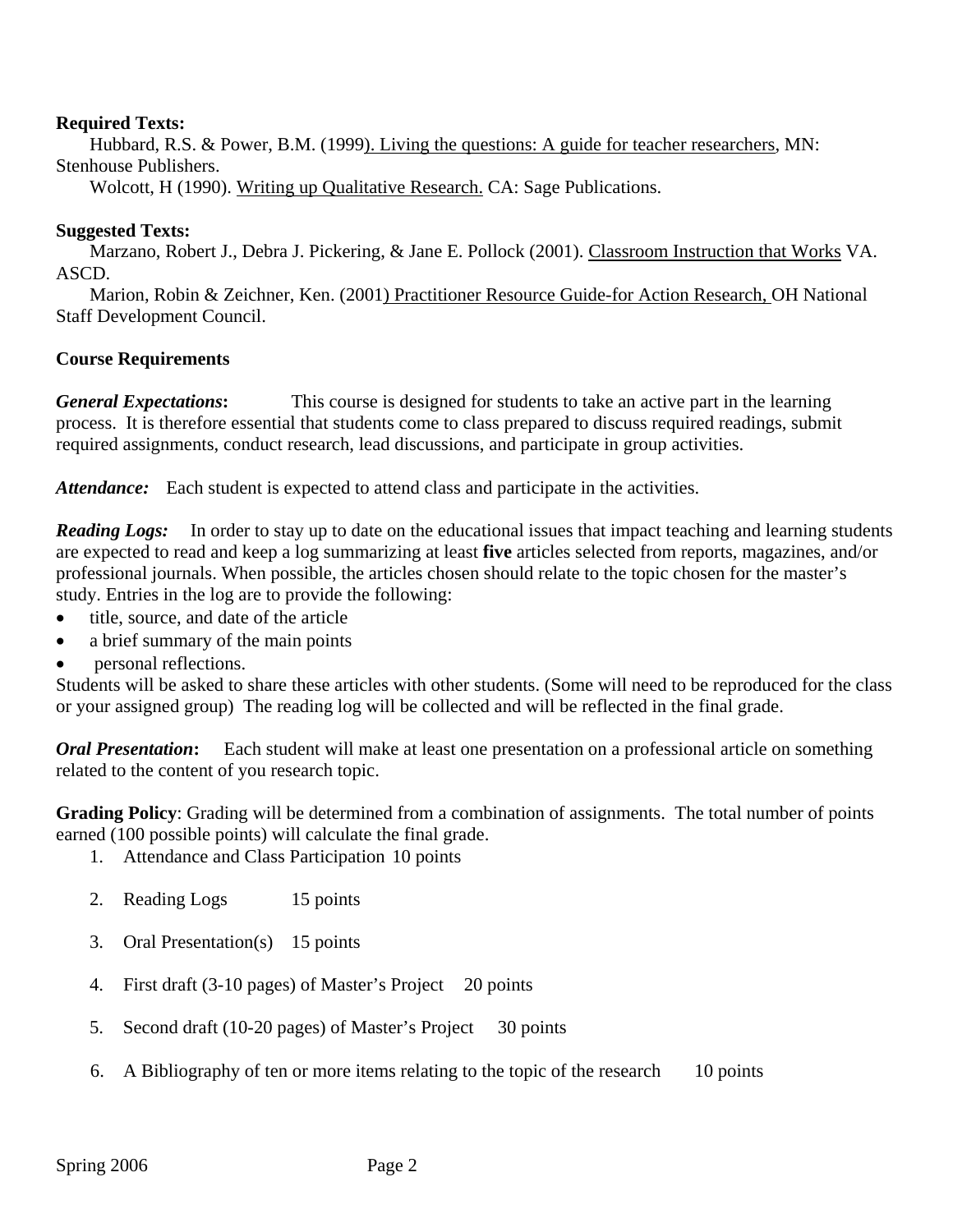# **Tentative CLASS SCHEDULE (As of 12/16/05)**

| <b>Date</b> | Meeting Agenda/Topic for this class date                                                    | <b>Assignment for Next Class</b>                               |
|-------------|---------------------------------------------------------------------------------------------|----------------------------------------------------------------|
| 1/17        | Administrivia, introductions, and discussion of<br>course objectives and group organization | Obtain text and read: Hubbard                                  |
|             |                                                                                             | and Powers (H&P) p. 1-52 and                                   |
|             |                                                                                             | Wolcott (W) p.1-36.                                            |
| 1/24        | Instructor handout. Clarify research focus.                                                 | Groups select an article for                                   |
|             | Form research groups                                                                        | future class discussion                                        |
| 1/31        | Discussion of individual research topics                                                    | Duplicate articles to distribute                               |
|             |                                                                                             | for discussion                                                 |
| 2/6         | Discussion of instructor handout from previous                                              | Groups 3 & 4 prepare articles to                               |
|             | class. Distribution of articles from groups 1&2.                                            | distribute for discussion                                      |
| 2/13        | Discussion of reading from groups 1& 2                                                      | Read H&P p.117-160                                             |
|             |                                                                                             |                                                                |
|             | Distribute articles from groups 3 & 4.                                                      |                                                                |
| 2/20        | Discussion of text readings and articles<br>from groups 3 & 4. Class writing assignment     | Writing assignmen due. Work<br>on !st draft of research study. |
| 2/27        | Discussion of writing assignment. Turn in 1 <sup>st</sup>                                   | Duplicate articles and distribute                              |
|             | draft.                                                                                      | for discussion                                                 |
| 3/6         | Discussion of articles groups 1 & 2.                                                        | H&P.161-178.                                                   |
| 3/13        | Discussion of articles groups $3 & 4$ and                                                   | Groups duplicate articles to                                   |
|             | text assignment                                                                             | distribute for discussion                                      |
| 3/20        | Individual meetings. Writing assignment                                                     | Work on draft #2                                               |
| 4/3         | Discussion of writing assignment. Distribute                                                | Work on draft #2                                               |
|             | articles.                                                                                   |                                                                |
| 4/10        | Discussion of articles groups 1. & 2                                                        | Finalize Draft #2.                                             |
| 4/17        | Discussion of articles groups 3 and 4.                                                      | W p.47-81. H&P p. 208-316                                      |
| 4/24        | Share Overview of Draft #2- with Class,                                                     |                                                                |
|             | discuss text assignment                                                                     | Turn in Draft #2.                                              |
| 5/1         | <b>Final Presentations</b>                                                                  |                                                                |
| 5/8         | <b>Final Presentations</b>                                                                  |                                                                |